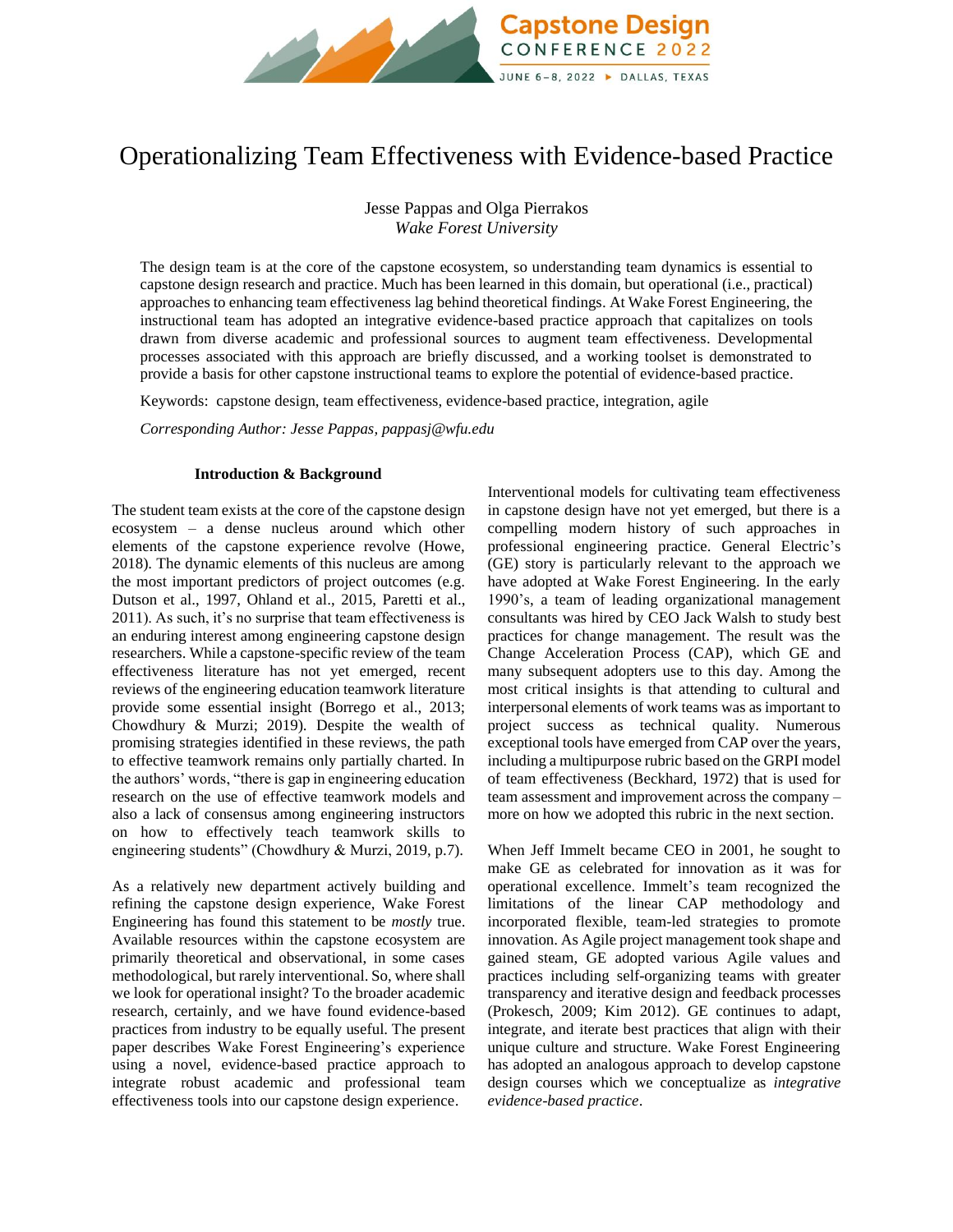The remainder of this brief paper begins with an overview of our approach, which, beyond displaying initial utility within our own capstone sequence, has broader potential as an operational approach to content development for professionally oriented curricula. Next, we present a set of evidence-based team effectiveness tools currently used in Wake Forest Engineering capstone design. We then touch on key limitations and future directions before wrapping up with some concluding thoughts. Please note that both the general approach and the specific tools presented here are readily adaptable and could serve as the roots of evidence-based methods tailored to meet the specific needs of the design teams at your school.

### **An evidence-based practice approach to capstone course development**

Calls for evidence-based practice (EBP) in engineering education are clearer than ever, particularly as a means to closing enduring research-to-practice gaps (e.g. Bruhaver et al., 2018; Finelli, Daly & Richardson, 2014; Finelli & Froyd, 2019; Garousi et al., 2019). Across much of the curriculum, integrating the latest engineering education research into curricular development may be sufficient. Capstone design courses are fundamentally different, however, because they are typically designed to simulate professional environments. Not surprisingly, integration of industry practices into capstone curricula has been regularly promoted. The means of integration is most often via active involvement by industry representatives (e.g. Arnold, 2010; 2014; Aller & Klein, 2002; Jones & Mezo, 2014). Adopting best practices directly from professional sources is a less common strategy, but examples do exist in the literature, including the use of industry-based performance evaluations (Namilae, 2018) and professional standards of conduct (Stanfill, Rigby & Milch, 2014). In addition to scientific evidence and industry practices, an inclusive evidence-based approach to course development should also be strategically informed by organizational knowledge (e.g. working best practices) and core values. Figure 1 below depicts the approach to evidence-based practice used by Wake Forest engineering faculty to guide the development of capstone design curricula. This approach is inspired by an evidence-based model used in medical fields (nursing in particular) that also has a tripartite design that draws from scientific evidence, clinical experience, and patient values. Understanding and attending to patient values is critical to good medical practice, and as a values-based program whose mission is to graduate engineers with strong character, leadership, and interdisciplinary skills, our core values are essential to curricular development. Another feature of our approach to evidence-based practice is functional integration. The various practices we draw from academic research, industry practice, and

organizational experience must complement one another in ways that guide and inspire students rather than confusing and frustrating them. An example of such integration is demonstrated in the next section via the toolset that currently supports team effectiveness in Wake Forest Engineering capstone design.



Figure 1. Wake Forest Engineering approach to evidence-based practice (EBP)

#### **An evidence-based set of team effectiveness tools**

First, an important reminder that what follows is in overview of *a* set of tools for team effectiveness rather than *the* set. It is unlikely that your school's ideal practices are identical to ours. Best practice approaches often treat contextual factors (i.e. all the differences between your school and ours) as noise that *the* set rises above. Integrative evidence-based practice compels an educational team to design and redesign *your* best set by drawing complementary practices from sources that best align with your priorities and can be adapted to the needs of your student teams. The tools introduced in Table 1 below are currently in practice at Wake Forest. A key advantage of Agile methodologies is the fundamental integration of project issues and team vaules. Other popular approaches like the Project Management Body of Knowledge (PMBOK) (Project Management Institute, 2017) treat team effectiveness as functionally distinct from core values like courage, respect, and openness (Schwaber & Sutherland, 2016). Agile teams are supported by the periodic review of observable products leading to iterative development. From an engineering design perspective, an observable product might be a CAD drawing or a prototype. From an engineering design *team* perspective, as demonstrated by Table 1 below, observable products may be team contracts, retrospectives, rubrics, and peer assessments.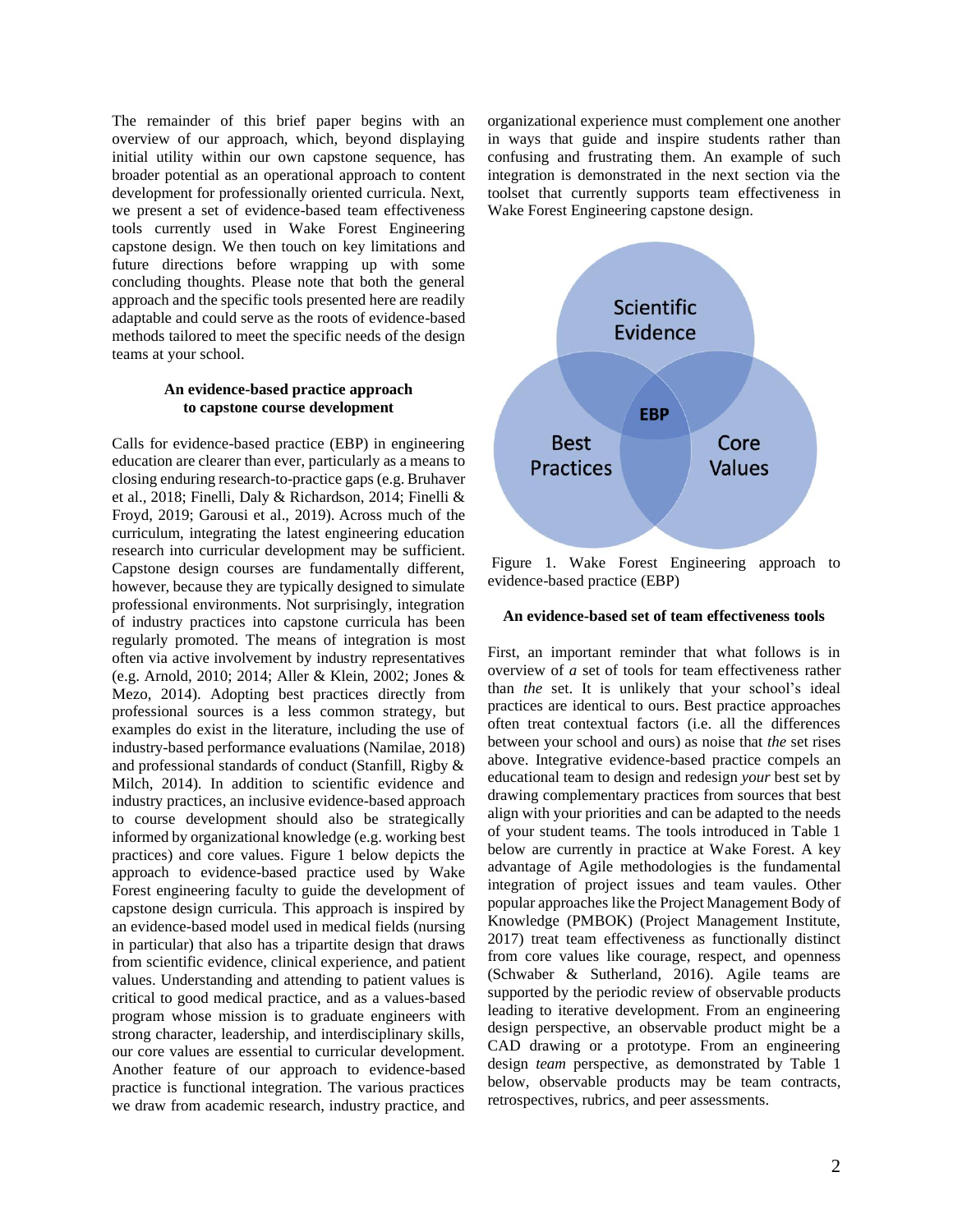| Table 1. Team Effectiveness Toolset Used at Wake   |  |
|----------------------------------------------------|--|
| Forest Engineering Capstone Design during AY 21-22 |  |

| <b>TOOL &amp; PURPOSE</b>  | <b>EVIDENCE-BASED</b>            |  |  |  |  |
|----------------------------|----------------------------------|--|--|--|--|
|                            | <b>SOURCE(S)</b>                 |  |  |  |  |
| <b>Team Contract:</b>      | · Rigby & colleagues' (2020)     |  |  |  |  |
| Define collaborative       | best practices for Agile working |  |  |  |  |
| expectations &             | agreements                       |  |  |  |  |
| leadership roles           | • Ohland & colleagues (2015)     |  |  |  |  |
|                            | on team contracts in Capstone    |  |  |  |  |
|                            | Design                           |  |  |  |  |
| <b>Project Backlog:</b>    | · Scrum creators Sutherland &    |  |  |  |  |
| Manage project             | Schwaber (2020) on project       |  |  |  |  |
| tasks & deliverables       | backlogs in the 2020 Scrum       |  |  |  |  |
|                            | Guide                            |  |  |  |  |
|                            | · Sweeney & Cifuentes on agile   |  |  |  |  |
|                            | backlogs in design education     |  |  |  |  |
|                            | (2010)                           |  |  |  |  |
| <b>Team Retrospective:</b> | • Derby & Larsen's (2006)        |  |  |  |  |
| Collaborative              | broadly implemented best         |  |  |  |  |
| reflection on team         | practices for team               |  |  |  |  |
| effectiveness &            | retrospectives                   |  |  |  |  |
| action planning            |                                  |  |  |  |  |
| <b>Individual</b>          | · Developed at Wake Forest       |  |  |  |  |
| <b>Retrospective:</b>      | Engineering (2020) by            |  |  |  |  |
| Individual reflection      | adapting Derby & Larsen's        |  |  |  |  |
| on team effectiveness      | five-step model for individual   |  |  |  |  |
| & action planning          | practice                         |  |  |  |  |
| <b>Team Effectiveness</b>  | · GRPI Model of                  |  |  |  |  |
| <b>Rubric: Clarify</b>     | Effectiveness<br>Team            |  |  |  |  |
| standards of practice,     | (Beckhard, 1972)                 |  |  |  |  |
| self & faculty             | · General Electric's GRPI rubric |  |  |  |  |
| assessment                 | (Change Acceleration Process,    |  |  |  |  |
|                            | 1992)                            |  |  |  |  |
| Self & Peer                | · CATME self & peer              |  |  |  |  |
| <b>Evaluation:</b>         | assessment                       |  |  |  |  |
| Formative individual       | (Felder, Ohland, Loughry &       |  |  |  |  |
| and team assessment        | colleagues, 2005-2012)           |  |  |  |  |
|                            | • An original tool developed at  |  |  |  |  |
|                            | WFUE to enable constructive      |  |  |  |  |
|                            | peer-to-peer feedback            |  |  |  |  |

Agile does not provide a global framework that optimizes team effectiveness, however. To identify a model that suits our goals, we reviewed evidence-based practices in the academic and professional literature and selected the GRPI model of team performance (Beckhard, 1972) for its relative simplicity, ability to represent core concepts more parsimoniously than other models, and a thirty-year record of success at GE (as noted in the introduction). See Figure 2 below for an overview of the model. We then adapted GE's GRPI-based team effectiveness rubric to meet the needs of our student design teams. Eight categories nested within four domains are similar to GE's version, but, based on our core values, we have added elements of leadership and character. Appendix 1 depicts an annotated version this rubric with Agile and CATME tools highlighted to illustrate practical integration.



Figure 2. The GRPI Model of Team Effectiveness (Beckhard, 1972)

Finally, to the assessment of team effectiveness. The CATME platform was created by engineering educators and is used in many STEM environments to drive self and peer assessment. CATME's five teamwork dimensions are displayed in Figure 3 below. We found CATME to be ineffective for generating constructive peer-to-peer feedback (94% of comments were positive), so we developed a separate tool for this purpose.



Figure 3. CATME teamwork model (Ohland et al., 2012)

### **Limitations and Lessons Learned**

After two years of development and implementation, our integrative evidence-based practice approach to supporting capstone design teams is showing promise. There are limitations, of course, the most obvious of which may be resource cost. Identifying, integrating, implementing, evaluating, and improving a diversified toolset takes significant time and effort. At Wake Forest, one member of the capstone instructional team focuses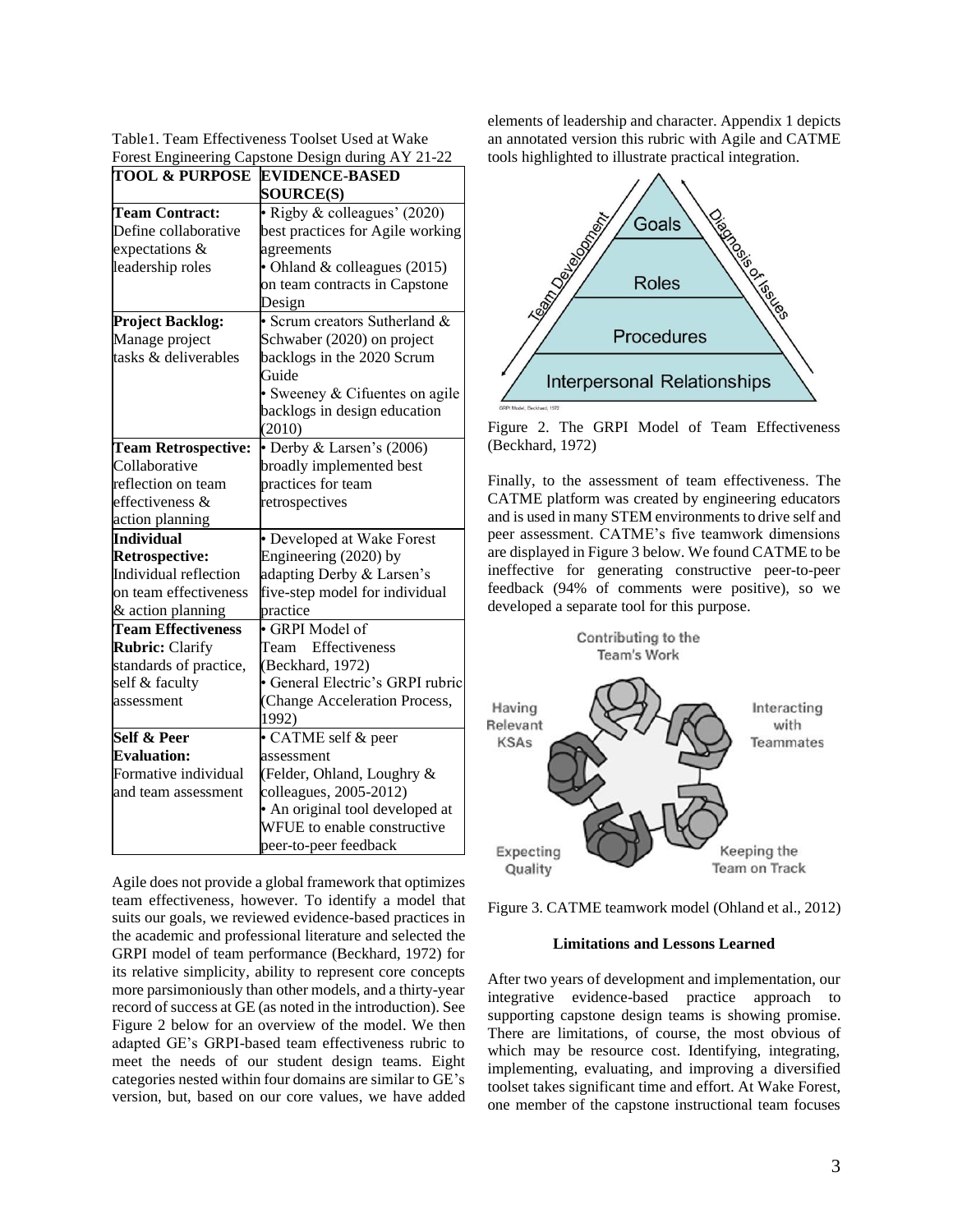entirely on coaching team effectiveness and project management. From an instructional perspective, team effectiveness tools must well-integrated with one another and with core design experiences. Functional integration is more difficult with more tools. An important lesson we are learning is that most teams strongly prefer to focus on core design project tasks as much as possible, so successful integration of team effectiveness tools is critical. Students also have difficulty providing honest, constructive feedback to their teammates. Fortunately, our evidence-based practice approach supports the integration of new practices, and the peer feedback tool we added in Spring 2022 has been effective.

#### **Future Directions and Concluding Remarks**

Across the next iterations of capstone design, we will strategically generate student feedback and learning data to assess the impact of our integrative evidence-based practices. Until then, the approach is simply a collection of potentially useful ideas that have demonstrated utility in other disciplines and show promise at Wake Forest. We will continue to refine our working set of team effectiveness tools based on emerging student needs, practical lessons learned, and data-driven outcomes. Some may say that the present approach is unwieldy or too complex for practical implementation. Consider, though, that thirty years ago GE discovered team dynamics to be as important as technical solutions. Contemporary project management approaches like Agile and Six Sigma put team dynamics front and center. As noted in the introduction, the capstone design community has also come to understand the vital importance design team dynamics. With all this in mind, perhaps attending to team effectiveness with the same vigor we teach technical effectiveness is appropriate after all.

#### **References**

- 1. Aller, B. & Kline, A. (2002). Involving Industry in Capstone Design Courses: Enhancing Projects, Addressing ABET Issues, and Supporting Undergraduate Engineering Practice. ASEE National Conference
- 2. Beckhard, R. (1972). Optimizing Team Building Effort. Journal of Contemporary Business, 1, 23–32.
- 3. Borrego, M., Karlin, J., McNair, L.D. & Beddoes, K. (2013), Team Effectiveness Theory from Industrial and Organizational Psychology Applied to Engineering Student Project Teams: A Review. J. Eng. Educ., 102, 472-512.
- 4. Brunhaver, S., Korte, R., Barley, S., & Sheppard, S. (2018). Bridging the Gaps between Engineering Education and Practice. In: US Engineering in a Global Economy. National Bureau of Economic Research, Inc.
- 5. Chowdhury, T. & Murzi, H. (2019). Literature Review: Exploring Teamwork in Engineering Education. Research in Engineering Education Symposium.
- 6. Derby E. & Larsen D. (2006). Agile Retrospectives: Making Good Teams Great. Self-published book.
- 7. Dutson, A.J., Todd, R.H., Magleby, S.P., & Sorensen, C.D. (1997). A Review of Literature on Teaching Engineering Design through Project Oriented Capstone Courses. J. Eng. Educ., 86, 17-28.
- 8. Finelli, C., Daly, S., & Richardson, K. (2014). Bridging the Research-to-Practice Gap: Designing Institutional Change Plan Using Local Evidence. J. Eng. Educ., 103, 331–361.
- 9. Finelli, C. & Froyd, J. (2019). Improving Student Learning in Undergraduate Engineering Education by Improving Teaching and Assessment. Advances in Engineering Education, 7, 1-30.
- 10. Garousi, V., Giray, G., Tuzun, E., Catal, C., & Felderer, M. (2019). Closing the Gap between software engineering education and industrial needs. IEEE Software, 37, 68-77.
- 11. Goldberg, J., Cariapa, V. Corliss, G., & Kaiser, K. (2014). The Benefits of Industry Involvement in the Multidisciplinary Capstone Design Course at Marquette University. Int. J. Eng. Educ., 30, 6-13.
- 12. Howe, S. (2018). Cultivating the Capstone Ecosystem to Educate the Engineer of 2020. Engineering: Faculty Publications, Smith College, Northampton, Mass.
- 13. Jones, J. & Mezo, M. (2014). Capstone = Team Teaching + Team Learning + Industry. ASEE National Conference.
- 14. Kim, D. (2012) GE Going Agile? Agility & Leadership Blog. https://www.projectmanagement.com/blog
- 15. Namilae, S. (2018). Improving Student Learning by Assigning Functional Engineering Roles and Employing Industry Style Performance Evaluations in The Capstone Design Course. ASEE SE Section Conference.
- 16. Ohland, M., Giurintano, D., Novoselich, B., Brackin, P. & Sangelkar, S. (2015). Supporting Capstone Teams: Lessons from Research on Motivation. Int. J. Eng. Educ. 31, 1748–1759.
- 17. Ohland, M.W., Layton, R.A., Loughry, M.L., & Yuhasz, A.G. (2005). Effects of Behavioral Anchors on Peer Evaluation Reliability. J. Eng. Educ., 94, 319-326.
- 18. Ohland, M.W., Loughry, M.L., Woehr, D.J., Finelli, C.J., Bullard, L.G., Felder, R.M., Layton, R.A., Pomeranz, H.R., & Schmucker, D.G. (2012). The Comprehensive Assessment of Team Member Effectiveness: Development of a Behaviorally Anchored Rating Scale for Self and Peer Evaluation. Academy of Management Learning & Education, 11, 609-630.
- 19. Paretti, M.C., Layton, R.A., Laguette, S.W., & Speegle, G.D. (2011). Managing and Mentoring Capstone Design Teams: Considerations and Practices for Faculty. Int. J. Eng. Educ. 27,6. .
- 20. Project Management Institute. (2017). A Guide to the Project Management Body of Knowledge (PMBOK guide) (6th ed.). Project Management Institute.
- 21. Prokesch, S. (2009) How GE Drives Change. Harvard Business Review.
- 22. Rigby, D., Steve B., & Sarah E. (2020). Doing Agile Right: Transformation without Chaos. Harvard Business Review.
- 23. Schwaber, K. & Sutherland, J. (1991) The Scrum Guide: The Definitive Guide to Scrum.
- 24. Stanfill, R.K., Rigby, A., & Milch, M. (2014). The Professional Guide: A Resource for Preparing Capstone Design Students to Function Effectively on Industrysponsored Project Teams. ASEE National Conference.